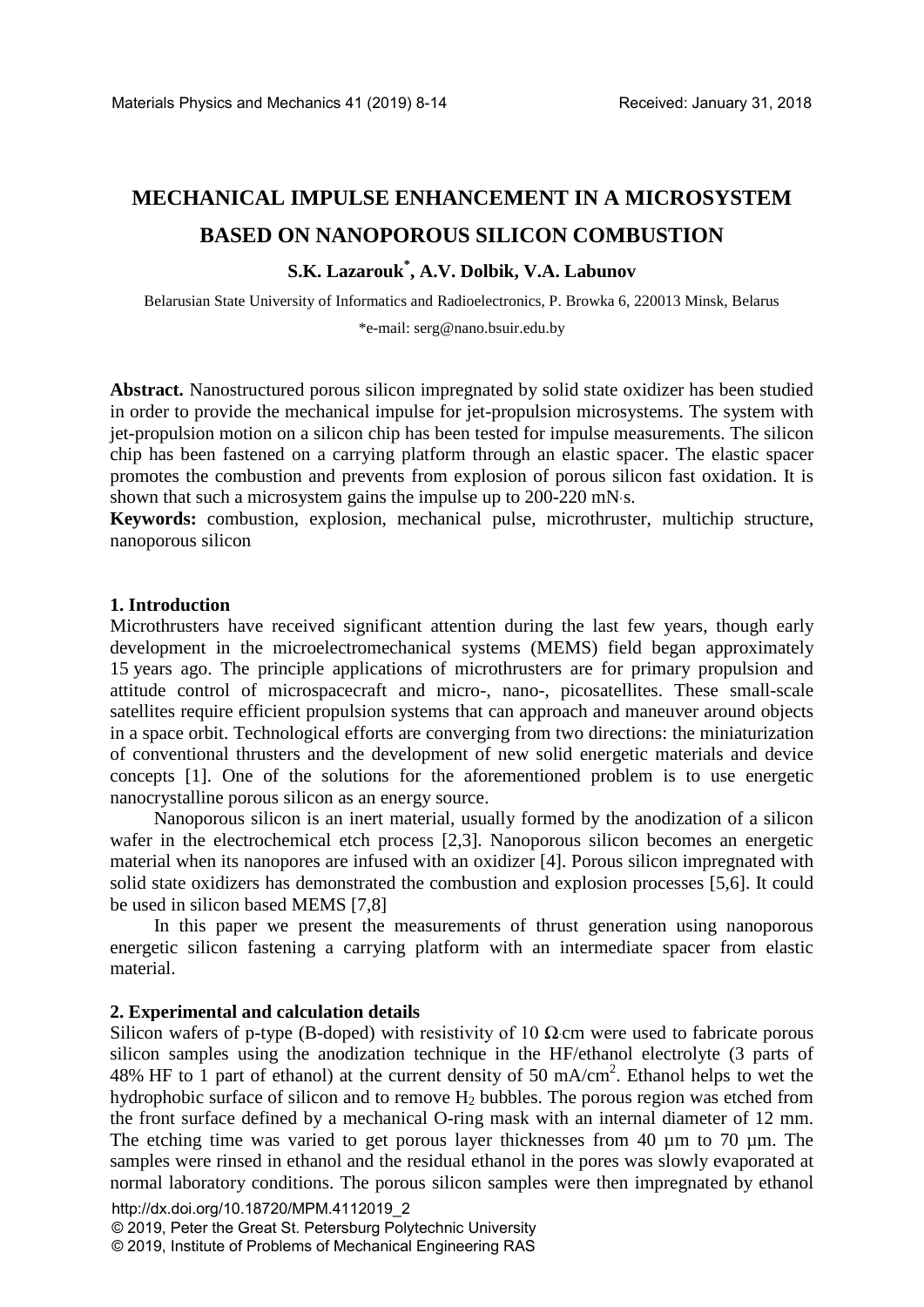saturated solution of NaClO4. The oxidizer is applied (the pores are filled) by dropping oxidizer solution with a pipette directly on the porous silicon. In all cases we fill the pores with two drops of the solution. Then samples dried in an oven at 40<sup>o</sup>C.

We designed a simple propulsion system by attaching the silicon chip to a carrying platform (circular metal plate) using a glue. The part of silicon chips has been attached to the carrying platform through an elastic spacer made from rubber (Fig. 1). Another part of silicon chips has been fastened directly on the carrying platform surface. Combustion ignition and explosion processes in the porous layers were initiated by putting the samples to a hotplate heated up to  $500^{\circ}$ C. After the explosion took place, the thrust lifted up the whole system from the ground. A video camera records (30 frames per second) the motion of the propulsion system, and a scale in the background was used to calculate the velocity and height that the device achieved. The impulse was estimated as

$$
P = m(\Delta l/\Delta t),\tag{1}
$$

where m is the mass of the carrying platform, ∆*l* is the distance that the carrying platform passed within the time ( $\Delta t$ ) of recording the picture by the camera.



**Fig. 1.** Schematic view of the propulsion system consisting of the load carrying platform with the silicon chip attaching through the elastic spacer

#### **3. Results and discussions**

In our samples, impregnated by ethanol saturated solution of NaClO4, the lateral dimension of the porous layer is a few orders of magnitude larger than the layer depth. As a result, the reactive forces arising from the explosion process push the sample in the direction perpendicular to the surface plane.

Figure 2 shows the fragments of the jet-propulsion test when the carrying platform is horizontally placed on a hotplate and moves in the vertical direction after ignition. The flight track during the first frame reaches 37 cm while the second frame indicates additional 35 cm. Flight tracks can be seen due to deflagration process in porous silicon. Taking into account the mass of the tested samples, we have calculated the mechanical impulse of the jet propulsion system depicted in Fig. 3 for different porous silicon thickness. Our samples could gain the mechanical impulse up to 130 mN·s for carrying platform mass of 13 g.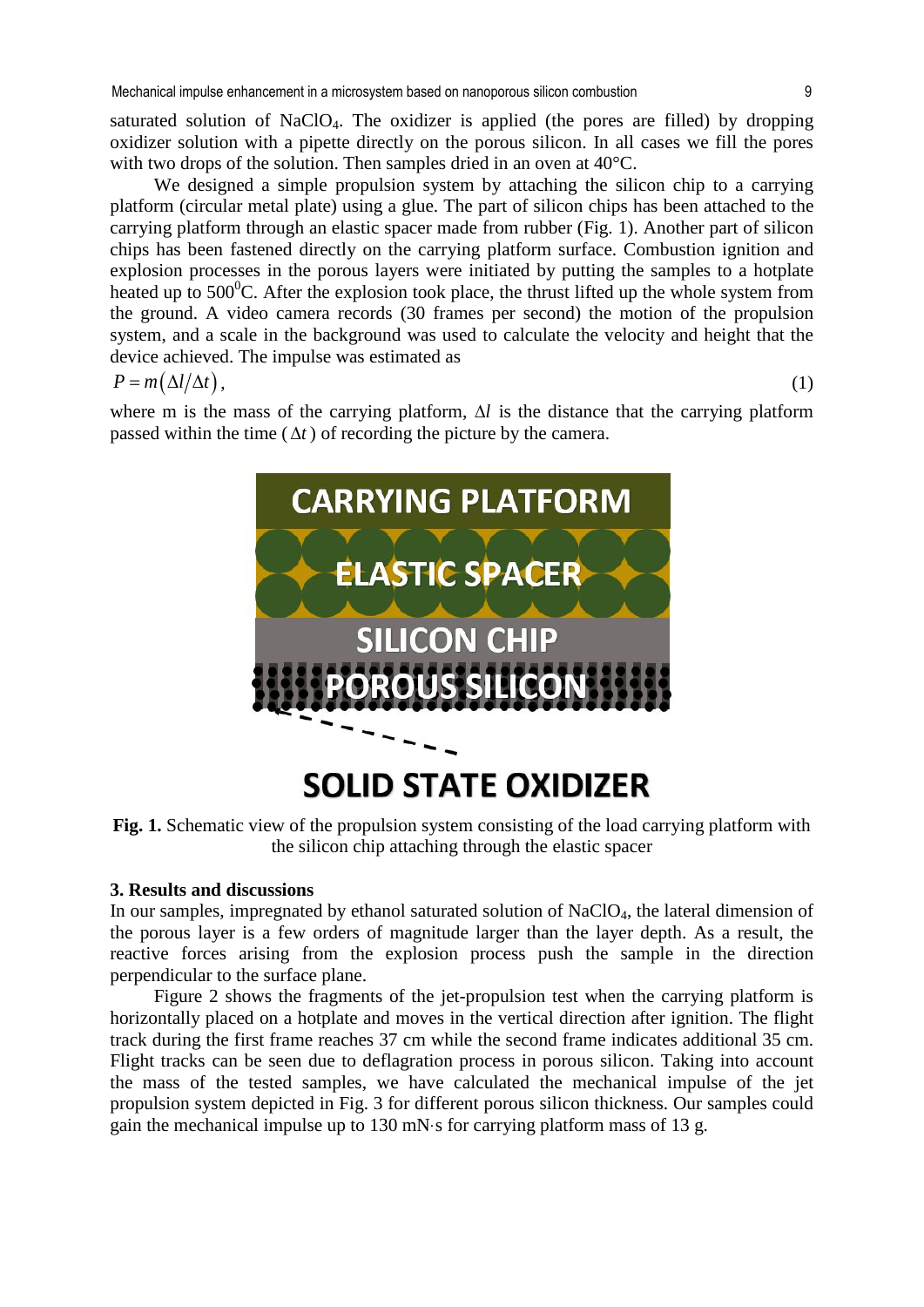

**Fig. 2.** Fragments of the jet-propulsion test: *a)* ignition and the first frame of testing flight, *b)* the second frame of testing flight (the flight track is marked by the white oval)

Recently we have found that porous silicon with a thickness more than 30 μm and impregnated by solid state oxidant demonstrated the explosion process with appearance of a shock wave [5]. Fixing the porous silicon chip on the platform, which mass exceeds the chip, changes shock wave propagation conditions. The sound intensity of shock wave decreases with mass increasing because the shock wave decays intensively for systems with larger mass indicating the explosion process energy to be converted into the mechanical impulse rather than to the shock wave.



As known, p-type porous silicon includes nanoparticles with size in the range from 1 to 15 nm [2,3]. If the shock wave intensity is decreased, only small portion of particles with diameters of a few nanometers leads to the explosion (Fig. 2a). Another portion of particles with sizes of about 10 nm provides the deflagration process (fast combustion) with the lifetime of few milliseconds (see Fig. 2a, b).

The deflagration process supplies additional jet propulsion effect during the take-off resulting in the highest mechanical pulse of 130 mN·s for porous silicon with the thickness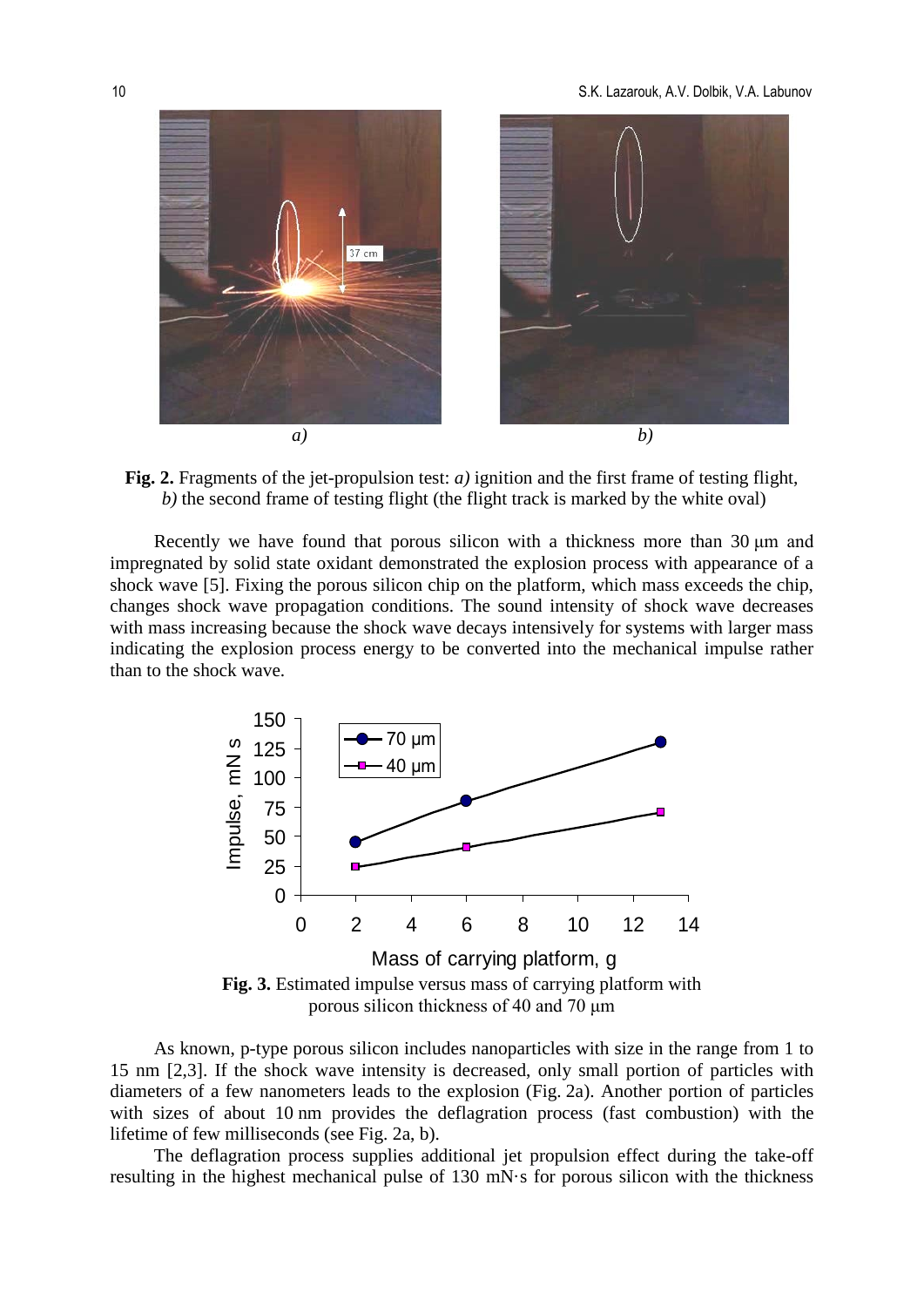of 70 μm. Testing samples with porous silicon thickness of more than 40 μm without the carrying platform were completely destroyed after ignition (Fig. 4a) [7]. Testing samples fixed on the carrying platform with the mass more than 3 g and less than 20 g were destroyed partially (Fig. 4b, c) and with mass more than 20 g kept integrity after testing (Fig. 4d).



**Fig. 4.** Photos of experimental samples after testing: *a)* silicon chip (without carrying platform) destroying during explosion process, *b)* porous silicon chips fastened on carrying platforms with mass 3 g, *c)* with mass 10 g and *d)* with mass 20 g after testing



**Fig. 5.** Dependence of the pulse intensity versus porous silicon thickness for investigated propulsion systems (for carrying platform mass 10 g)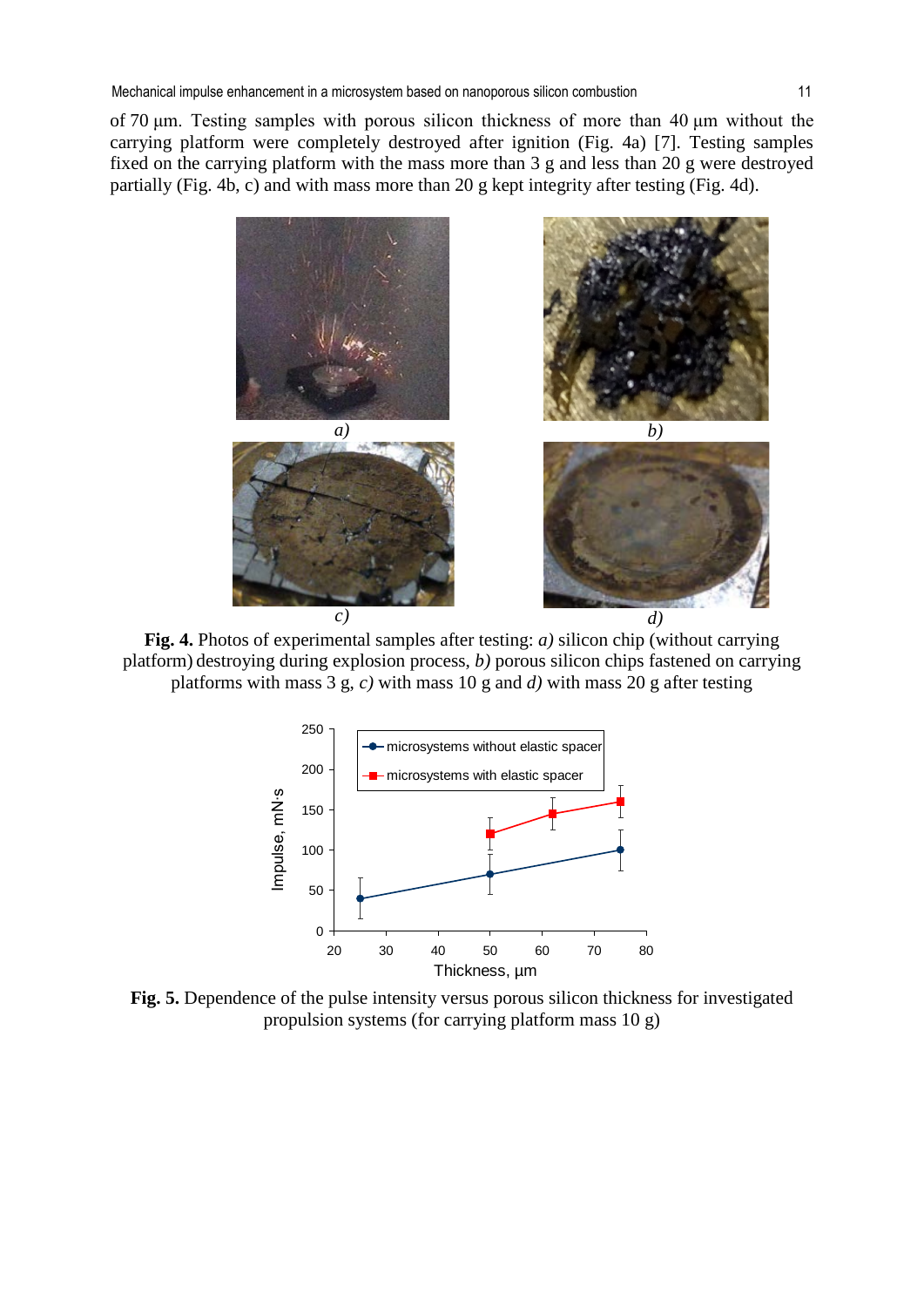The enhancement of a mechanical pulse in the propulsion systems under investigation can be provided by increasing the role of the combustion process. However, the generation of a shock wave in our propulsion system should be avoided. The elastic spacers, which connect carrying platforms with silicon chips, provide necessary conditions for combustion in the testing propulsion system. In this case the accompanied sound was like a muffed clap, meantime the accompanied sound in a microsystem without elastic spacers was close to a gunshot. The external view of tested microsystems, which keep integrity, does not indicate the appearance of the shock wave. Moreover the elastic spacer acts as an accumulator for porous silicon combustion energy. At the beginning of porous silicon combustion we have the maximum energy exit. The size of observed flash (Fig. 2) supports this statement.

The part of porous silicon combustion energy converts to the potential energy of the compressed elastic spacer at the first stage as it is schematically shown in Fig. 6a. Then the intensity of porous silicon combustion decreases (Fig. 6b) and potential energy of the compressed elastic spacer releases in a way of moving microsystem (Fig. 6b). After that combustion process finishes and the microsystem moves due to inertia (Fig. 6c).

It is found that an elastic spacer increases the mechanical pulses of designed microsystems up to 30-50% in comparison with one without it (Fig. 5). The developed approach allows us to obtain the mechanical pulses up to 180 mN·s for porous silicon thickness of 70 µm. For increasing the mechanical pulse we have developed a microsystem based on several Si-chips with a porous silicon layer. The Sichips have been attached to a carrying platform through the elastic spacers as it is shown in Fig. 7a.



**Fig. 6.** Propulsion microsystem on different stages of testing: *a)* combustion initiation and motion beginning; *b)* motion in the process of burning out the porous silicon; *c)* motion due to inertia

The silicon chips containing porous silicon layers consecutively subjected to fast combustion process (Fig. 7b, 7c, 7d) in the case of elastic spacers with thickness in the range from 0.5 to 1 mm. The thickness of elastic spacers less 0.5 mm resulted in an explosion process for all silicon chips with the fast (microseconds) destruction of silicon chips. This explosion process provided the mechanical pulse less than 100 mN·s. In the case of elastic spacer thickness of more than 1 mm, the ignition of fast oxidation in the porous layer of silicon chips did not result in subsequent ignition process for the other silicon chips of the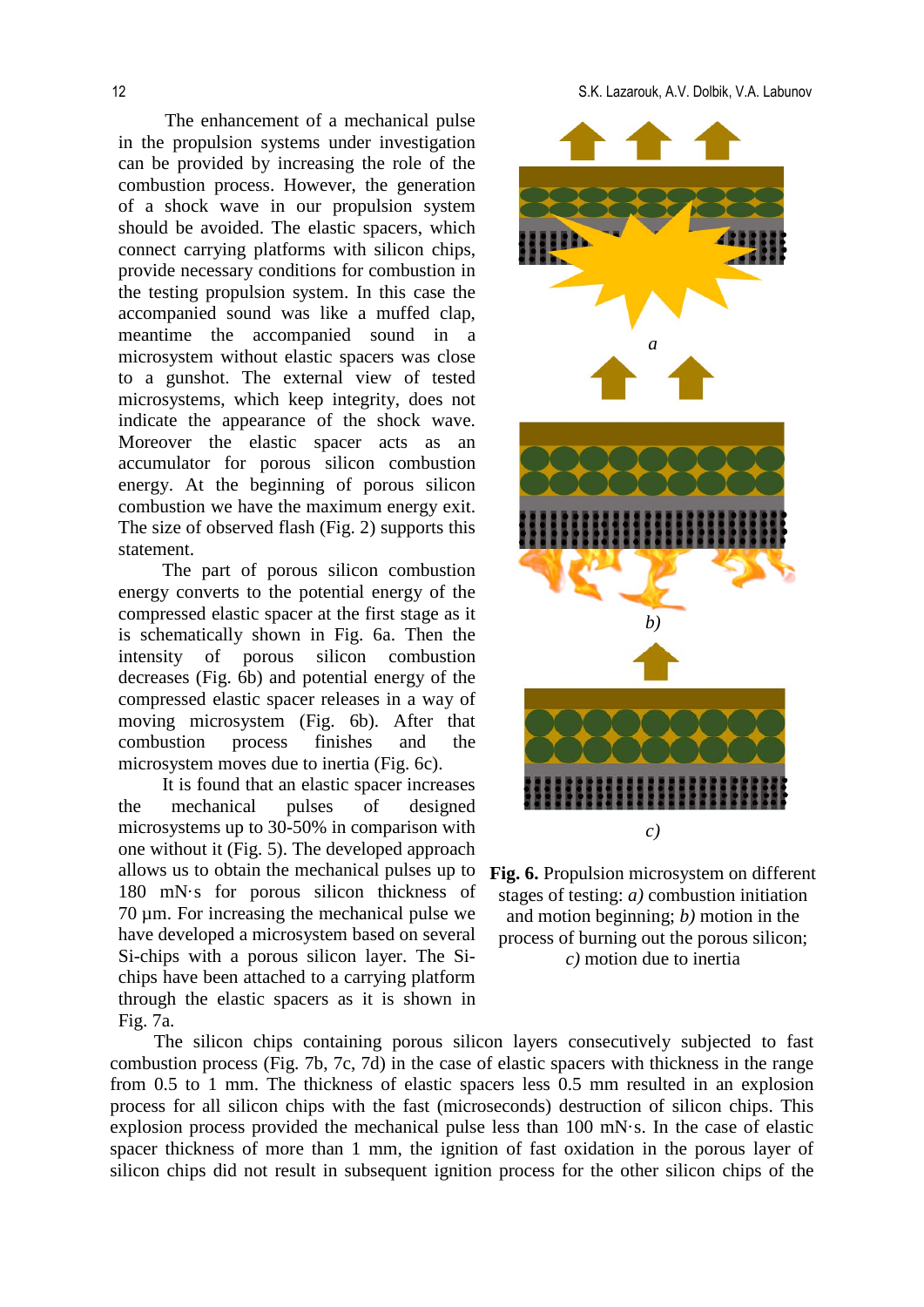microsystem developed. The measurements of mechanical pulse for the developed microsystem with multichip structure have shown that subsequent ignition of porous silicon combustion provides the pulse values up to 220 mN $\cdot$ s for a platform mass of 20 g. The accompanying sound of this process (muffled clap) and the duration of light emission (milliseconds) correspond to the fast porous silicon combustion process.



**Fig. 7.** Schematical view of the propulsion system based on three silicon chips with porous silicon nanoenergetic materials: *a)* general view, *b)* ignition of porous silicon of first, *c)* second, and *d)* third chips respectively

#### **4. Conclusions**

The performed investigations allow us to determinate conditions of porous silicon combustion process in microsystems based on silicon chips containing porous silicon layers. For preventing the porous silicon explosion process, we suggest increasing carrying platform mass and using the special elastic spacers between silicon chips and the carrying platform. It resulted in reducing pressure change during fast oxidation of porous silicon and it supplied the controllable combustion process.

We have shown that our system based on porous silicon provides mechanical impulse which increases with accumulation of porous silicon combustion energy. The estimated impulse value is 200-220 mN·s that is very promising, as an energetic material, for MEMS. The developed microsystem can be incorporated in silicon integrated circuit using for controlling and driving.

It should be specially noted that nanostructured silicon is an energy carrier alternative to hydrocarbon fuels. In particular, the flint used in ancient times to obtain fire is nothing other than a nanostructured mineral formation composed of quartz  $(SiO<sub>2</sub>)$  and chalcedony. The chalcedony mineral differs from quartz in that it has a nonstoichiometric composition: specifically, an increased mass content of hydrogen, as high as several percent. That is, this mineral is "underoxidized" as compared with quartz, and it is this circumstance that is responsible for its unusual properties, that allow its particles to catch fire after a mechanical impact. Taking into account that silicon constitutes ~30% of the Earth's crust, various siliconcontaining minerals and silicates can be regarded as potential sources of energy, alternative to hydrocarbon fuel. Consequently, a study of the combustion and explosion processes in nanostructured silicon can be of use in solving the energy problem of humankind.